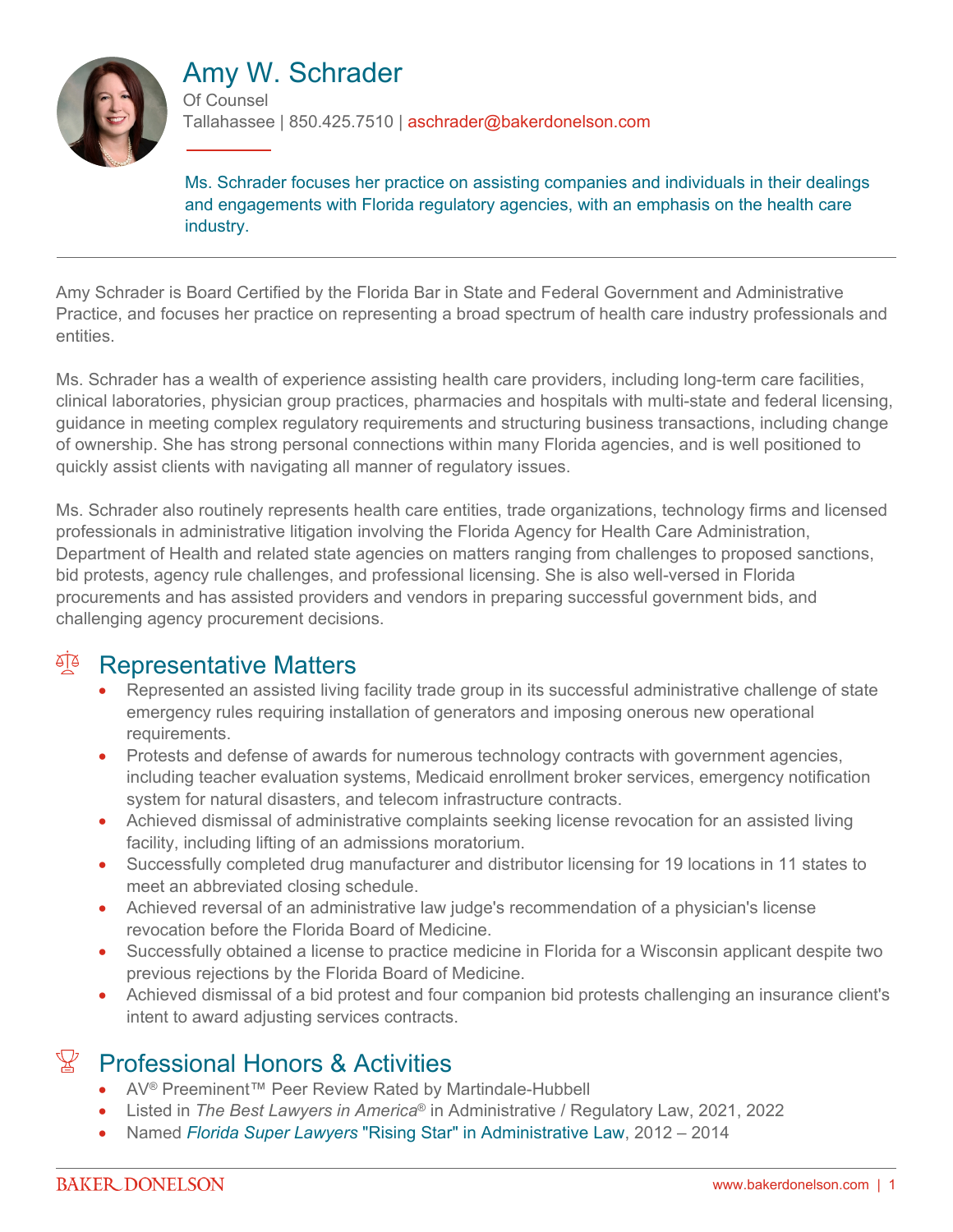- Adjunct Law Professor in Florida Administrative Law, Florida State University College of Law
- Chair The Florida Bar Administrative Law Section, 2013 2014
- Chair-Elect The Florida Bar Administrative Law Section, 2012 2013
- Secretary The Florida Bar Administrative Law Section, 2011 2012
- Treasurer The Florida Bar Administrative Law Section, 2010 2011
- Editor *The Florida Bar Administrative Law Section Newsletter*, 2008 2013
- Executive Council Member The Florida Bar, 2008 present
- *The Florida Bar Journal/News* Editorial Board, 2010 2013
- The Florida Bar Pro Bono Service Award
- Member Maryland State Bar Association

### $\perp$  Publications

- "HHS Announces \$5 Million for Cancer Screenings at Health Centers with June 15 Application Deadline " (June 2022)
- "Florida Health Care Associations Release New Form to Improve Patient Transfer Status" (February 2022)
- "Prepare Now for Upcoming COVID Testing, Reporting Rules and New Penalties," *McKnight's Long-Term Care News* (October 2020)
- "CMS Amps Up Penalties on Long Term Care Facilities for Failing to Report COVID-19 Data and Mandates Staff Testing for the Virus" (September 9, 2020)
- "Long Term Care Facilities Face Stricter CMS Enforcement Actions for COVID-19 Deficiencies" (June 4, 2020)
- "CMS Announces Changes to Five Star Quality Rating System for Nursing Homes and Responds to FAQs" (April 28, 2020)
- "New CMS Guidance for Long Term Care Facilities with COVID-19 Residents" (April 22, 2020)
- "Update on Florida's Emergency Generator Rules" (December 2017)
- "Florida's Emergency Generator Rules Invalidated" (October 2017)
- "Licensing Activities under the Administrative Procedure Act," *Florida Environmental and Land Use Law Treatise* (2014)

#### € Speaking Engagements

- "Preparing for Hurricane Season: Ensuring Eligibility for FEMA Funding" (June 2019)
- "2019 Investors and Entrepreneurs Forum" (February 2019)
- Adjunct Professor Florida Administrative Practice, Florida State University College of Law (2013 present)
- "Sunshine Law & Public Records Compliance," Hillsborough Early Learning Coalition (2014)
- Lecturer "Evidentiary Issues in Administrative Proceedings," Practice Before DOAH CLE (October 2011)
- Lecturer "Filing Your Petition for Administrative Hearing, Standing," Florida Bar Basic Administrative Law Seminar (2010, 2012)

### **Nebinars**

• LTC Disaster Preparedness: What We Learned in 2017 and What's on the Regulatory Horizon (February 2018)

### $\Im$  Education

- Georgetown University Law Center, 2002
- Florida State University College of Law, J.D., 2001
	- Associate Editor, *Law Review*